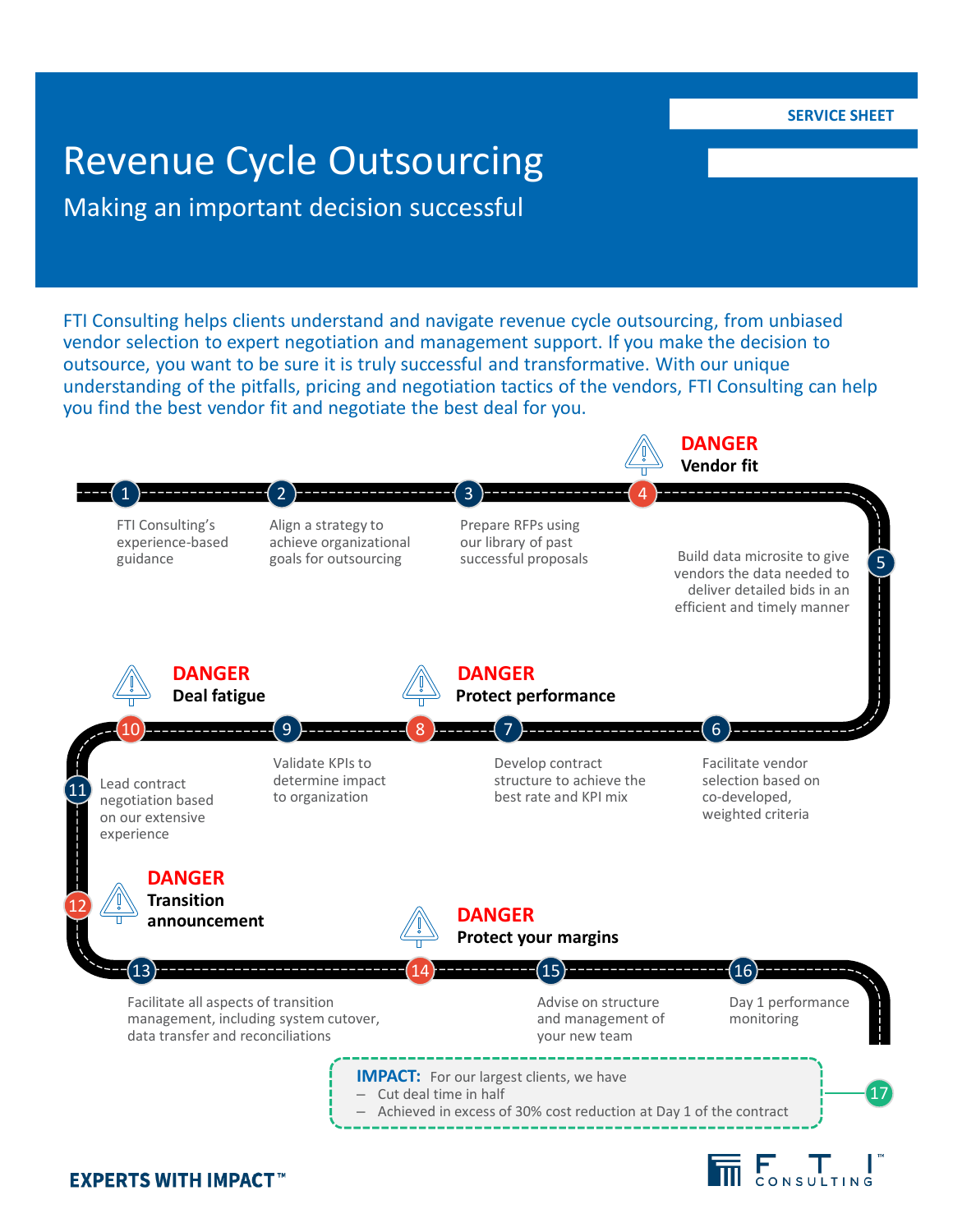**1**

#### **FTI Consulting's experience-based guidance**

- ― Unbiased views
- ― Team members are past leaders in the outsourcing industry

**5**

#### **Align a strategy to achieve goals**

**2**

- ― Your organization's goals will align with certain vendor strategies better than others
	- ― High touch
	- ― Technology need
	- ― Cost reduction
	- ― Revenue generation
	- ― Entrepreneurial
	- ― Performance turnaround

#### **Prepare RFPs**

**3**

- ― We have an extensive library of RFP responses and extensive experience evaluating RFPs
- ― This experience drives our creation process and facilitates faster turnaround and stronger solutions

#### **Build data request files**

- ― Build data microsite to give vendors the data needed to deliver detailed bids in an efficient and timely manner
- ― Act as your organization's liaison to answers questions and provide additional details — or reject a bid when it is not in your best interest

# **Vendor fit**

**4**

- ― Selecting vendors to receive RFP
- ― We understand the emerging companies and trends
- ― We know the vendors and vendor leadership; we identify vendors based on criteria that is important to your organization's goals, objectives and operational style
	- ― Technology-driven
	- ― Service-driven
	- ― Low-cost option
	- ― Vendor ownership (offshore-owned, competitorowned, etc.)

**8**

#### **Vendor selection**

**6**

- ― Well organized, co-developed, weighted criteria ultimately support the client decision
- ― Client is the ultimate arbitrator
- ― Have vendors provide solutions for your problems such as covering contract termination fees

#### **Contract structure**

― Rate and KPI mix

**7**

- ― Obtain a deal structure that exceeds the market
- ― Focus on aspects that are most critical to you

### **Protect performance**

- ― Outsourcing isn't only for poorly performing shops
- ― Need to protect against performance cliffs: What's your leverage? Contract termination rights, step-in rights, financial true-ups?